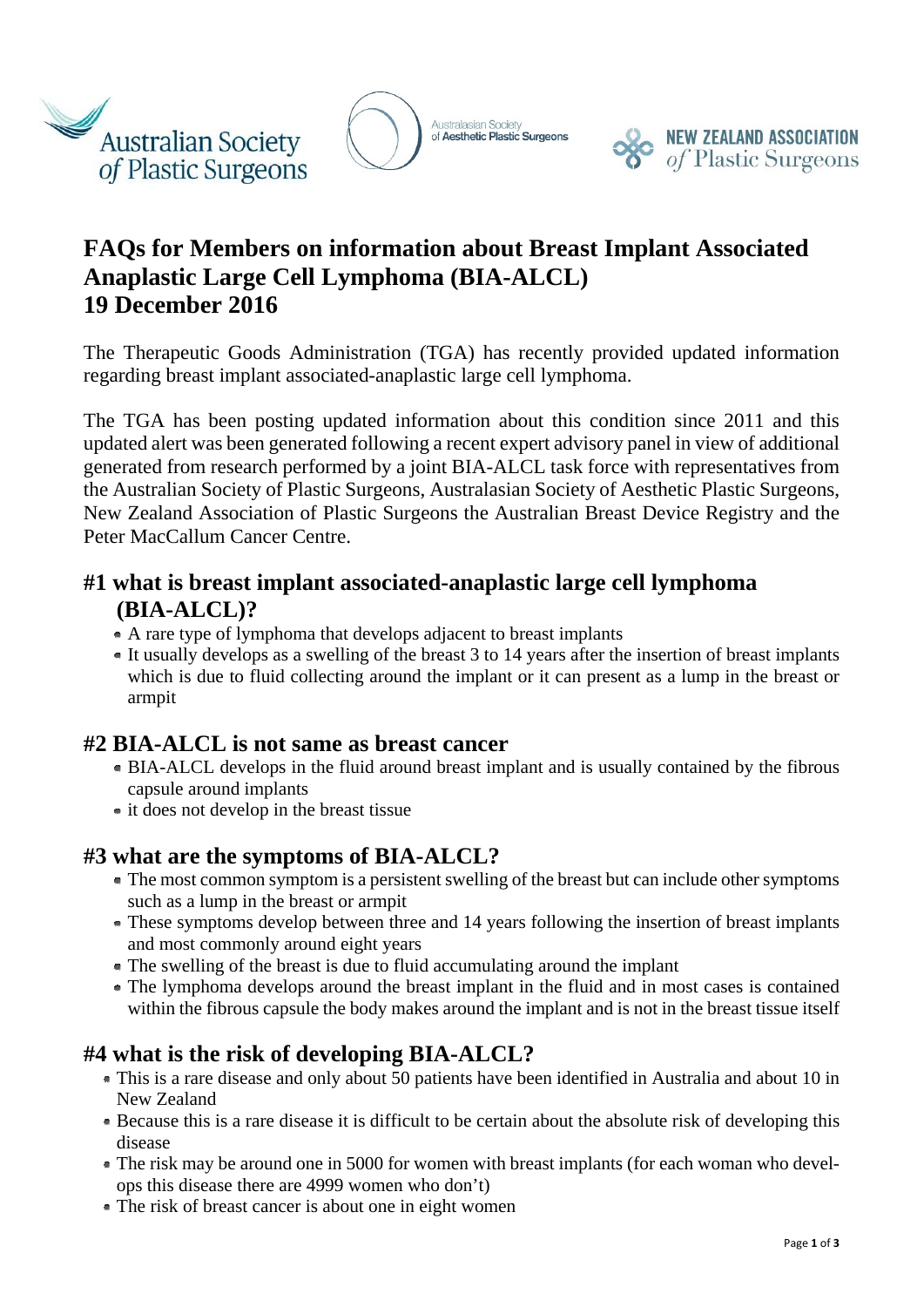#### **#5 are some women more at risk than others?**

- To date: no Australian or New Zealand cases have been reported in women who have only had smooth implants
- Based on current available data: it is uncertain whether textured implants of different types carry different risks
- It is not possible to predict who will develop BIA-ALCL
- It has occurred in women who have breast implants for cosmetic reasons and also for breast reconstruction
- It has occurred in women with both saline implants and silicone implants

## **#6 how is BIA-ALCL diagnosed?**

- If a woman develops swelling of the breast which has an implant they are sent for an ultrasound scan and if fluid is detected this will be removed and tested for BIA-ALCL
- Specific tests are asked for to exclude or diagnose BIA-ALCL
- Most fluid collections around breast implants are not BIA-ALCL but proper testing will be able to tell them apart
- Mammograms are not useful in diagnosing BIA-ALCL
- In confirmed cases MRI and PET/CT scans may be performed to help stage the disease

## **#7 should women with breast implants be screened for BIA-ALCL?**

- At this point expert opinion is that women without symptoms or changes in their breasts do not need regular ultrasound scans
- breast implants are not life long devices
- If there are changes in your breasts associated with breast implants and especially if there is general swelling or a lump you should have a breast examination and this may need to be investigated further

## **#8 what is the treatment of BIA-ALCL?**

- The majority of cases are cured with the removal of implants and the fibrous capsule around them from both breasts.
- The majority of patients require no additional treatment.
- Less commonly additional treatment such as chemotherapy and radiotherapy may be required

## **#9 should breast implants be removed just in case?**

- Breast implants are not lifelong devices and in general all will need to be removed or replaced at some point
- The commonest reasons for implant removal or replacement are capsular contracture, implant migration, implant rupture
- Without symptoms or signs of BIA-ALCL routine implant removal is not required unless there are other concerns

## **#10 do we know what causes BIA-ALCL?**

- Australian and New Zealand Plastic Surgeons in partnership with local and international research organisations are at the forefront of investigating this disease and we are working proactively with the government to keep them informed (Therapeutic Goods Administration -TGA and Medsafe in New Zealand)
- Bacteria have been identified within the lymphoma and around implants in affected breasts
- There is accumulating evidence that a long-term inflammatory response to the presence of these bacteria is one of the factors that may cause of BIA-ALCL
- There may also be genetic factors involved for individual women
- We are continuing to investigate this disease to improve our understanding